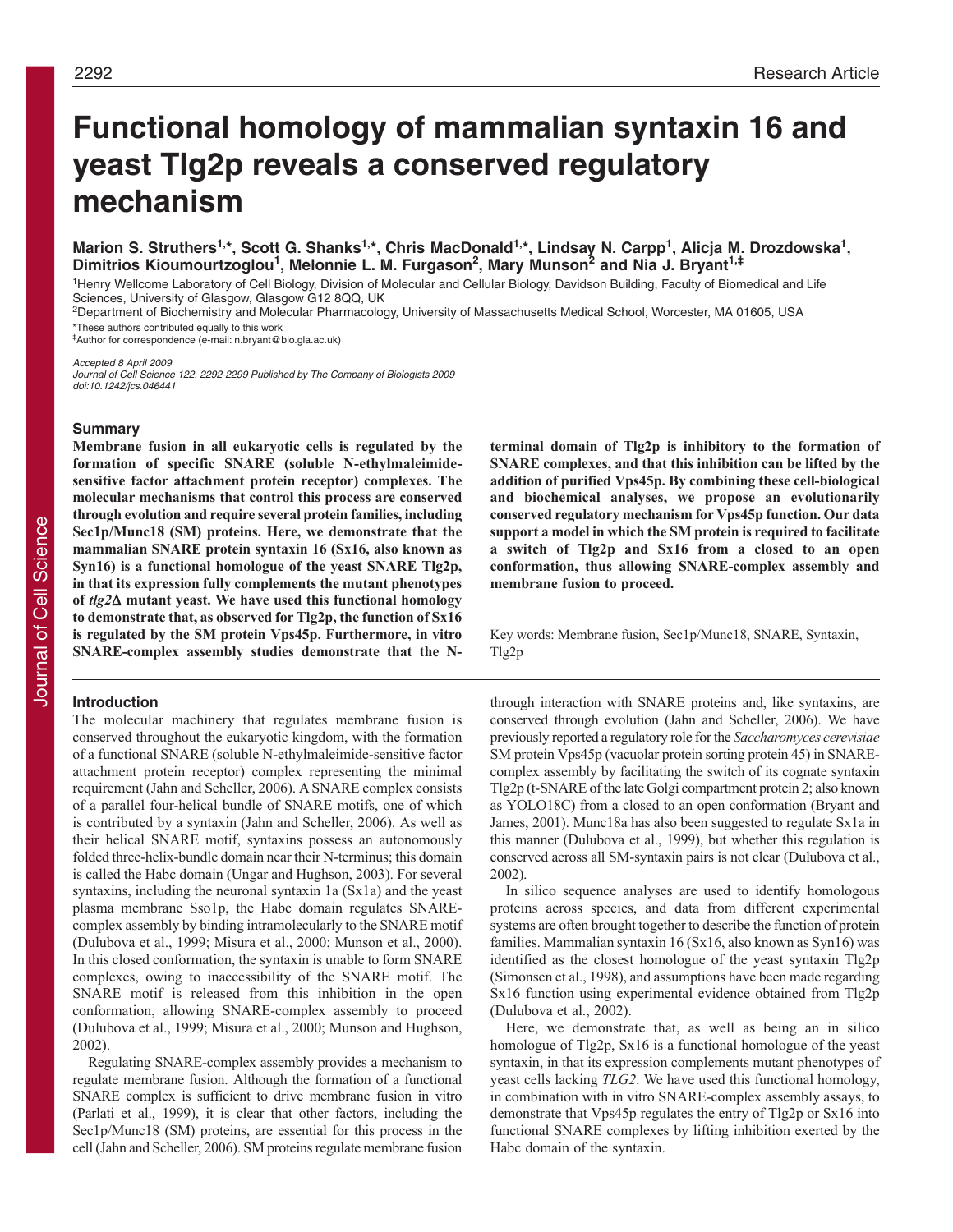# **Results**

### Sx16 is a functional homologue of Tlg2p

Sequence analyses identified the yeast syntaxin Tlg2p as the closest *S. cerevisiae* homologue of the trans*-*Golgi network (TGN)-localised mammalian Sx16 (Simonsen et al., 1998). To address whether Sx16 is a functional homologue of Tlg2p, we expressed human Sx16 in *S. cerevisiae* and investigated whether it could perform the same functions as Tlg2p in vivo. For this purpose it was essential that Sx16 was not expressed at grossly elevated levels compared with Tlg2p in wild-type cells, because SNARE proteins can interact promiscuously under non-physiological conditions (Fasshauer et al., 1999; Tsui and Banfield, 2000; Yang et al., 1999). Mammalian syntaxin 4 (Sx4) was also included as an unrelated syntaxin, to address whether any observed functionality of Sx16 was specific to the Tlg2p homologue and could not be performed by any syntaxin expressed at similar levels.

For expression of the mammalian syntaxins in *S. cerevisiae*, we used the Cu<sup>2+</sup>-regulated *CUP1* promoter (Butt et al., 1984). We constructed a centromeric plasmid encoding an epitope-tagged version of Tlg2p (HA-Tlg2p) from this promoter. When expressed in  $tlg2\Delta$  yeast cells that were grown in the presence of 50  $\mu$ M CuCl<sub>2</sub>, the levels of HA-Tlg2p were comparable to the levels of endogenous Tlg2p (Fig. 1A). Plasmids encoding HA-tagged versions of mammalian Sx16 and Sx4 under *CUP1*-promoter control produced Sx16 and Sx4 at levels similar to *CUP1*-expressed HA-Tlg2p (Fig. 1B). Therefore, the levels of Sx16 used in this study are not grossly elevated compared to the endogenous levels of Tlg2p.

Yeast lacking Tlg2p (tlg2 $\Delta$ ) display multiple endocytic defects (Abeliovich et al., 1998; Holthuis et al., 1998; Seron et al., 1998).  $t\text{lg}2\Delta$  mutants are sensitive to osmotic stress and exhibit a growth defect on high-salt media (Abeliovich et al., 1998; Banta et al.,

 $t/a2\Delta$ 

HA-Sx16

**HA-Sx4** 

0kDa

7kDa

-50kDa

WT

A

B

HA-TIg2p  $HA-Sx16$ 

 $HA-Sx4$ Vph1p

IA-Tla2p

Tig2p V<sub>ph1p</sub>



1988). This growth defect is overcome by expression of either HA-Tlg2p or HA-Sx16, but not HA-Sx4 (Fig. 2A). The endocytic defect of  $tlg2\Delta$  cells also causes a delay in the degradation of the pheromone receptor Ste3p by vacuolar proteases (Fig. 2B) and of delivery of the lipophilic dye FM4-64 to vacuolar membranes (Fig. 2C). Both of these mutant phenotypes are complemented by expression of either HA-Tlg2p or HA-Sx16, but not HA-Sx4 (Fig. 2B,C). Ste3p is degraded by vacuolar proteases with a half-life of  $\sim$ 20 minutes in wild-type cells (Davis et al., 1993), but is longer



| D      |           |                 |         |        |  |  |          |               |   |         |          |  |          |       |  |    |          |  |          |  |        |
|--------|-----------|-----------------|---------|--------|--|--|----------|---------------|---|---------|----------|--|----------|-------|--|----|----------|--|----------|--|--------|
|        | wild-type |                 |         |        |  |  |          | tlg2 $\Delta$ |   |         |          |  |          |       |  |    |          |  |          |  |        |
|        | vector    |                 |         | vector |  |  | HA-TIg2p |               |   | HA-Sx16 |          |  | HA-Sx4   |       |  |    |          |  |          |  |        |
|        |           | 0 <sub>20</sub> | 40 60 l |        |  |  |          | 0 20 40 60    | 0 |         | 20 40 60 |  | $\Omega$ | 20 40 |  | 60 | $\Omega$ |  | 20 40 60 |  |        |
| Ste3p- |           |                 |         |        |  |  |          |               |   |         |          |  |          |       |  |    |          |  |          |  | -50kDa |
| Vph1p- |           |                 |         |        |  |  |          |               |   |         |          |  |          |       |  |    |          |  |          |  | 100kD  |



**Fig. 2.** Sx16 complements mutant phenotypes of  $tlg2\Delta$  yeast. The fidelity of the endocytic system of *tlg2*Δ yeast (NOzY3/4) producing HA-tagged Tlg2p, Sx16 or Sx4 as in Fig. 1 or carrying the empty vector pNB701 was assessed. (A) Aliquots of 5 μl of growing cultures (and tenfold serial dilutions thereof) were spotted onto SD –ura +50  $\mu$ M CuCl<sub>2</sub> plates, containing 1.5 M KCl (high salt) or not (control), and incubated at 30°C for 2-3 days. (B) Delivery of Ste3p-Myc to the vacuole was monitored by following its degradation in the cells described above that also produced Ste3p-Myc from the *GAL1* promoter. Ste3p expression was induced during a 3-hour period in galactose medium. The 'chase' was initiated by the addition of glucose to  $3\frac{9}{6}$  (w/v). The initial (0) time point was taken here with subsequent time points taken as indicated (minutes after glucose addition). The amount of Myc-tagged Ste3p at each time point was analysed through immunoblotting (the same filters were also probed for Vph1p to control for equal loading). (C) Uptake of FM4-64 from the cell surface was followed by labelling cells at 0°C and initiating a chase period through incubation in fresh, pre-warmed media for 10 or 45 minutes as indicated. Representative images of the staining displayed by the majority of cells at each time point are shown. Quantification of data obtained from three experiments of this type is shown in Table 1. Scale bars: 2 μm.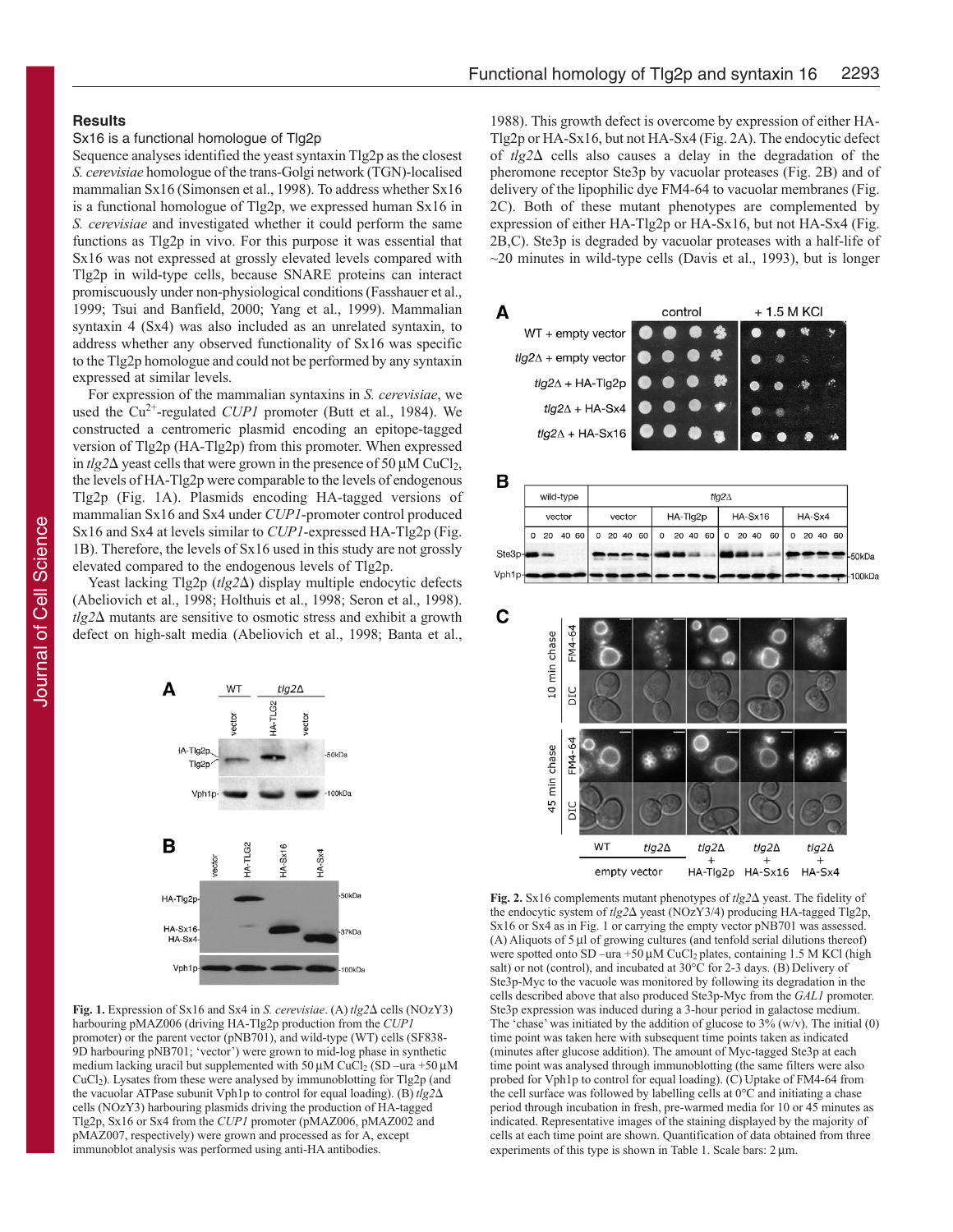|                             |          | Mean percentage of cells displaying punctate or vacuolar staining $\pm$ s.e.m. |           |                 |          |          |  |  |  |  |  |
|-----------------------------|----------|--------------------------------------------------------------------------------|-----------|-----------------|----------|----------|--|--|--|--|--|
|                             |          | 10-minute chase                                                                |           | 45-minute chase |          |          |  |  |  |  |  |
|                             | Punctate | Vacuolar                                                                       | Other     | Punctate        | Vacuolar | Other    |  |  |  |  |  |
| WT (empty vector)           | $3\pm1$  | $89+7$                                                                         | $9\pm4$   | $2\pm1$         | $88+2$   | $10 + 2$ |  |  |  |  |  |
| $tlg2\Delta$ (empty vector) | $65\pm8$ | $22\pm3$                                                                       | $11\pm 5$ | $8\pm5$         | $87+7$   | $6\pm2$  |  |  |  |  |  |
| $tlg2\Delta$ (HA-Tlg2p)     | $16\pm3$ | $68\pm5$                                                                       | $14\pm3$  | $7\pm3$         | $83+5$   | $11 + 4$ |  |  |  |  |  |
| $tlg2\Delta$ (HA-Sx16)      | $15 + 4$ | $74 + 8$                                                                       | $8\pm4$   | $4\pm1$         | $88 + 5$ | 9±5      |  |  |  |  |  |
| $tlg2\Delta$ (HA-Sx4)       | $59 + 9$ | $29 + 4$                                                                       | $13\pm3$  | $3\pm3$         | 86±5     | $12 + 2$ |  |  |  |  |  |

**Table 1. Quantification of FM4-64 uptake**

Note that vacuolar staining represents either the single large vacuole observed in wild-type cells or the fragmented vacuoles observed in *tlg2*Δ cells. WT, wild type.

lived in *tlg2*∆ cells (Fig. 2B). Expression of HA-Sx4 has no effect on the turnover of Ste3p in  $tlg2\Delta$  cells, whereas expression of either HA-Tlg2p or HA-Sx16 destabilises the receptor (Fig. 2B). FM4- 64 is delivered to the vacuolar membrane of wild-type cells during a 10-minute chase period (Fig. 2C; Table 1).  $tlg2\Delta$  cells require a longer chase period of 45 minutes to deliver FM4-64 to their vacuoles, with the dye localising to punctate structures after the shorter chase time (10 minutes; Fig. 2C; Table 1). Expression of either HA-Tlg2p or HA-Sx16, but not HA-Sx4 complements, not only this delayed delivery of FM4-64 to the vacuolar membrane, but also the fragmented vacuolar morphology phenotype displayed by  $t\lg 2\Delta$  cells (Fig. 2C). Collectively the data presented in Fig. 2 demonstrate that heterologous expression of Sx16 complements the endocytic defects of *tlg2* $\Delta$  mutants, whereas expression of Sx4 does not, indicating that mammalian Sx16 can perform the function(s) normally performed by Tlg2p in yeast.

#### Regulation of Sx16 by Vps45p

Tlg2p-mediated membrane fusion requires the function of the SM protein Vps45p (Bryant and James, 2001). We have previously demonstrated that interaction between Tlg2p and Vps45p occurs via a pocket-mode of binding that is analogous to that observed in the Sly1p-Sed5p crystal structure (Bracher and Weissenhorn, 2002; Dulubova et al., 2002), in which the N-terminal peptide of the syntaxin inserts into a hydrophobic pocket on the outer surface of the SM protein (Carpp et al., 2006).

Consistent with its identification as a homologue of Tlg2p, Sx16 has previously been shown to bind to the mammalian homologue of Vps45p (mVps45) and also to recombinant yeast Vps45p in vitro (Dulubova et al., 2002). This interaction is abolished through mutation of the N-terminal peptide of Sx16 (Dulubova et al., 2002), suggesting that it is facilitated through the putative hydrophobic pocket identified in domain 1 of Vps45p (Carpp et al., 2006). Fig. 3A shows that a fusion protein containing the cytosolic domain of Sx16 (Sx16-PrA) captures Vps45p from a yeast cell lysate, but not a mutant that specifically abrogates the pocket-mode of binding between Vps45p and Tlg2p (Vps45 $p_{L117R}$ ) (Carpp et al., 2006). By contrast, a fusion protein containing the cytosolic domain of Sx4, which binds to the SM protein Munc18c (Aran et al., 2009), does not bind to Vps45p (Fig. 3A). Vps45p is required to stabilise Tlg2p in vivo and, consequently, levels of Tlg2p in  $vps45\Delta$  cells are greatly reduced compared with wild-type cells (Bryant and James, 2001; Carpp et al., 2007). Levels of Sx4 were similar in *vps45*∆ and congenic wildtype (*VPS45*) cells (Fig. 3B). Like the levels of Tlg2p, Sx16 levels were drastically reduced in cells lacking Vps45p (Fig. 3B), indicating that Sx16 requires Vps45p for stability in vivo.

Unlike the full-length protein, a version of Tlg2p lacking the Habc domain (Tlg2p<sub>AHabc</sub>) is not downregulated in *vps45* $\Delta$  mutant cells, and is able to form SNARE complexes under these conditions (Bryant and James, 2001). Expression of Tlg2 $p_{\Delta H abc}$  suppresses trafficking defects of *vps45* $\Delta$  cells (Bryant and James, 2001). *vps45*∆ cells mis-sort the vacuolar hydrolase carboxypeptidase Y (CPY) (Cowles et al., 1994; Piper et al., 1994). In wild-type cells, proCPY (p2) is trafficked from the TGN to the vacuole and processed into its mature form (m). Although *vps45* $\Delta$  mutants secrete  $\sim$ 70% of their CPY, the CPY that remains intracellular is in the p2 form, reflecting its inability to reach the proteolytically active vacuole. Expression of Tlg2p<sub>AHabc</sub> in *vps45* $\Delta$  cells causes



**Fig. 3.** Sx16 functions with Vps45p. (A) Tlg2p-PrA, Sx16-PrA and Sx4-PrA immobilised on IgG-Sepharose were incubated with lysates prepared from *vps45*∆ cells (NOzY1) producing wild-type HA-Vps45p or HA-Vps45p<sub>L117R</sub>, or with Munc18C purified from *E. coli*. Bound material was analysed by immunoblotting with anti-HA and -Munc18C antibodies (upper and lower panels, respectively; middle panel shows a Coomassie-stained gel of the immobilised fusion proteins used in the pull-downs). The immunoblot analyses included 10% of the lysates and 2% of the purified Munc18C used. (B) Immunoblot analysis was used to assess the levels of HA-tagged syntaxins present in wild-type (VPS45+; RPY10) or  $vps45\Delta$  (NOzY2) cells containing plasmids expressing HA-Tlg2p (HA-Sx=TLG2; pMAZ006), HA-Sx16 (HA-Sx=Sx16; pMAZ002) or no HA-tagged syntaxin (HA-Sx= –; pNB701) grown in SD –ura +50  $\mu$ M CuCl<sub>2</sub>. Proteins contained within 1 OD<sub>600</sub> equivalents of these cells were subject to immunoblot analysis to detect the HA-tagged proteins (and Vti1p as a loading control).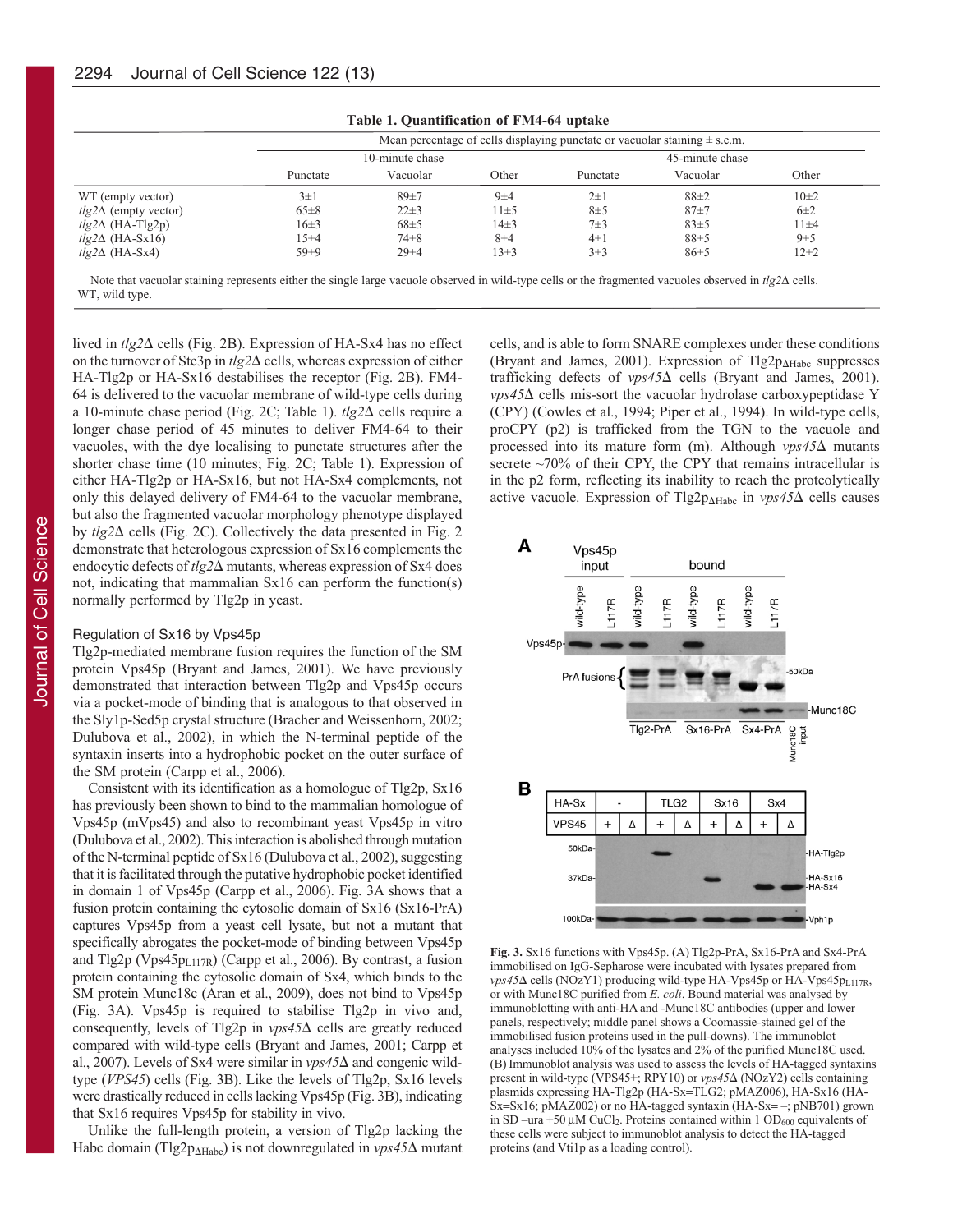|              |              |   |  |    |   |   | Tlg2p∆Habc |   | Sx16∆Habc |   |    |   |
|--------------|--------------|---|--|----|---|---|------------|---|-----------|---|----|---|
|              | empty vector |   |  |    |   |   |            |   |           |   |    |   |
|              | 0            |   |  | 30 | 0 |   | 30         |   |           |   | 30 |   |
|              |              | Е |  | E  |   | E |            | E |           | E |    | F |
| (67kDa)p1    |              |   |  |    |   |   |            |   |           |   |    |   |
| $(69kDa)p2-$ |              |   |  |    |   |   |            |   |           |   |    |   |
| (69kDa)m     |              |   |  |    |   |   |            |   |           |   |    |   |

**Fig. 4.** Deletion of the Habc domain from Tlg2p or Sx16 suppresses the CPYtrafficking defect of *vps45* $\Delta$  mutant cells and stimulates SNARE-complex formation. *vps45*∆ cells producing Tlg2p<sub>∆Habc</sub> or Sx16<sub>∆Habc</sub> (from pSGS043 or pSGS044, respectively) or harbouring the empty vector pVT102U were metabolically labelled for 5 minutes using <sup>35</sup>S-methionine. A chase of 30 minutes was initiated by the addition of excess unlabelled methionine. CPY was immunoprecipitated at the start (0) and end (30) of this chase, from both intracellular (I) and extracellular (E) fractions. p1, preproCPY; p2, proCPY; m, mature CPY

the internal CPY to be processed to its m form, demonstrating that the SNARE complexes that it forms in the absence of Vps45p are functional (Bryant and James, 2001). Fig. 4 shows that an analogous version of Sx16 (Sx16<sub>AHabc</sub>) also suppresses the CPY-trafficking defects of  $vps45\Delta$  cells (note the maturation of the internal CPY). Removal of the Habc domain from Tlg2p and Sx16 would prevent the syntaxins from adopting a closed conformation akin to that adopted by Sx1a and Sso1p (Chen et al., 2008; Dulubova et al., 1999; Misura et al., 2000; Nicholson et al., 1998); therefore, these data support a model in which Vps45p is required for transition of the syntaxin (Tlg2p or Sx16) from a closed to an open conformation to facilitate SNARE-complex assembly.

Although this model is consistent with the finding that Munc18a is involved in the transition of Sx1a from the closed to the open conformation (Burkhardt et al., 2008; Dulubova et al., 1999), it is in contrast with nuclear magnetic resonance (NMR) spectroscopy studies that suggest that a bacterially produced version of Tlg2p does not adopt a closed conformation (Dulubova et al., 2002). However, the construct used in those studies spans residues 60-283 of Tlg2p, and thus lacks almost half of the SNARE motif, which might destabilise a closed conformation of Tlg2p. Taking this caveat into consideration, along with the data presented in Fig. 4, we favour a model in which both Tlg2p and its functional homologue Sx16 adopt closed conformations that preclude SNARE-complex formation. In support of this, recent evidence shows that multiple regions of the cytosolic domain of Sx16, including the SNARE motif, contribute to its high-affinity binding to mammalian Vps45 (Burkhardt et al., 2008). The simplest interpretation of these data is that, like Sx1a and Sso1p, Sx16 adopts a closed conformation to which Vps45 binds.

Although these data support a model in which Vps45p facilitates a switch of Tlg2p (and Sx16) from a closed to an open conformation, another possibility is that an unidentified inhibitory factor binds the N-terminal domain of Tlg2p to prevent SNARE-complex assembly in the absence of Vps45p (Dulubova et al., 2002). To distinguish between these two models, we set out to functionally test whether Tlg2p adopts a closed conformation that hinders its ability to form SNARE complexes. To this end, we compared the abilities of the intact cytosolic domain of Tlg2p and a version lacking the Habc domain (Tlg2p<sub>AHabc</sub>) to form SNARE complexes in vitro. The cytosolic domain of Tlg2p binds the v-SNARE Snc2p in the presence of the cytosolic domains of the partner SNAREs Tlg1p and  $Vti1p$  (Carpp et al., 2006). Fig. 5A shows that Tlg2 $p_{\Delta Habc}$  forms Snc2p-containing SNARE complexes more efficiently than full-



**Fig. 5.** SNARE-complex formation is stimulated by both deletion of the Habc domain from Tlg2p, and by Vps45p. (A) The ability of Tlg2p-GST, or a version lacking the Habc domain (Tlg2p<sub>AHabc</sub>-GST), to form SNARE complexes in vitro was assessed by incubating the GST fusions (purified from *E. coli* and immobilised on glutathione-Sepharose) with tenfold molar excesses of His<sub>6</sub>-tagged versions of Snc2p and Vti1p, and the untagged Sx8-Tlg1p chimera [all purified from *E. coli* as described (Paumet et al., 2005)]. After incubation for 20 or 120 minutes at 4°C with continuous mixing, Sepharose beads were harvested by centrifugation at 1000 *g* for 1 minute and washed extensively with binding buffer. Immunoblot analysis was used to assess the amount of Snc2p bound to the Tlg2p-GST fusions (lower panel; a sample of the input cognate SNAREs was included in this analysis). Upper panel shows a Coomassie-stained gel of the Tlg2p-GST fusions that were incubated either with (+) or without (–) the cognate SNARE-binding proteins. (B) The effect of adding purified  $His<sub>6</sub>$ -tagged Vps45p on the ability of Tlg2p-GST and Tlg2p<sub>AHabc</sub>-GST to form SNARE complexes in vitro during a 20minute incubation was assessed by performing the experiment presented in A in the absence or presence of a tenfold molar excess of  $His<sub>6</sub>$ -tagged Vps45p (over Tlg2p-GST and Tlg2p $_{\Delta Habc}$ -GST).

length Tlg2p, reflected by the increased amount of Snc2p bound to  $Tlg2p_{\Delta Habc}$  at the 20-minute time point. Following a longer incubation (120 minutes), full-length Tlg2p and Tlg2p<sub>AHabc</sub> bind similar amounts of Snc2p, indicating that their affinities for Snc2p have not been changed, but rather that the rate of SNARE assembly is increased by removal of the Habc domain of Tlg2p.

Because the SNARE assembly experiment was performed with purified proteins produced in *Escherichia coli*, the inhibitory effect of the Habc domain on SNARE-complex assembly is not due to the binding of another factor as the only proteins present during the incubation were the four SNARE-complex components. Thus, the data presented in Fig. 5A indicate that, as observed for Sx1a and Sso1p (Dulubova et al., 1999; Nicholson et al., 1998), the Habc domain of Tlg2p inhibits the ability of the syntaxin to form SNARE complexes. Taken in conjunction with the observation that removal of the Habc domain from Tlg2p in vivo bypasses the requirement of SNARE-complex formation, and membrane traffic, on Vps45p (Bryant and James, 2001), this supports a model whereby the SM protein activates the syntaxin for entry into functional SNARE complexes. Our finding that this also holds true for the function of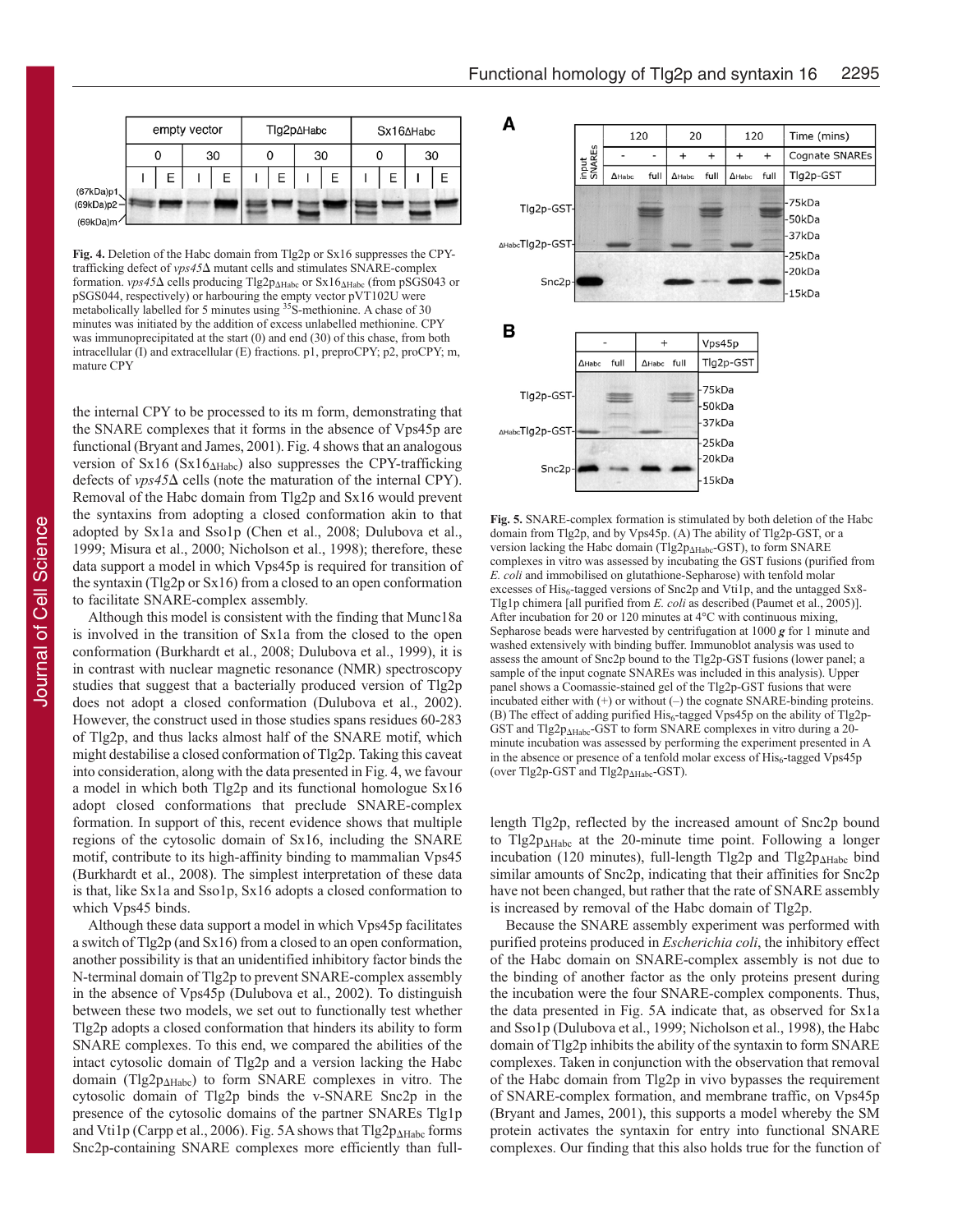Sx16 (Fig. 4), which has also been suggested to adopt a closed conformation (Burkhardt et al., 2008), indicates that this regulatory mechanism is conserved through evolution.

To directly test whether Vps45p can alleviate the kinetic delay that the presence of the Habc domain exerts on the ability of Tlg2p to form SNARE complexes, we added purified Vps45p to our in vitro SNARE-complex assembly assay. Fig. 5B shows that, whereas the addition of Vps45p has no effect on the amount of Snc2p bound by Tlg2p<sub>AHabc</sub>, addition of the SM protein increases the amount bound by full-length Tlg2p during a 20-minute incubation. In the presence of Vps45p, the amount of Snc2p bound by full-length Tlg2p after 20 minutes was similar to that bound by  $Tlg2p_{\Delta Habc}$ during the same time period. This finding that the kinetic delay of SNARE-complex formation displayed by Tlg2p in vitro can be relieved by either removal of the Habc domain or the addition of Vps45p supports a model in which the SM protein facilitates a switch of the syntaxin from a closed to an open conformation.

#### **Discussion**

Elucidating the conserved mechanisms that regulate SNAREcomplex formation has proved challenging. Structural studies have revealed that the Habc domains of Sx1a and Sso1p form intramolecular interactions with the SNARE motif in a closed conformation and inhibit SNARE-complex formation (Dulubova et al., 1999; Misura et al., 2000; Munson et al., 2000), but the function of this domain in other syntaxins is less clear. We have previously demonstrated that removal of the Habc domain from Tlg2p suppresses the CPY-trafficking defects of yeast cells lacking the SM protein Vps45p (Bryant and James, 2001). This is consistent with a model in which Tlg2p adopts a closed conformation that is incompatible with SNARE-complex formation in the absence of Vps45p, and suggests that, in a manner analogous to that suggested for Munc18a (Dulubova et al., 1999; Misura et al., 2000), Vps45p is involved in the transition of the syntaxin from the closed to the open conformation. However, these data cannot discount the possibility that an unidentified inhibitory factor might bind to the N-terminal portion of Tlg2p and prevent SNARE-complex formation as suggested by Dulubova and colleagues (Dulubova et al., 2002). If Vps45p were involved in releasing such an inhibition to promote SNARE-complex assembly, Tlg2p<sub>AHabc</sub> would not be able to bind this inhibitory factor and thus would not be subject to the same regulation by Vps45p (Dulubova et al., 2002).

Here, we demonstrate that the presence of the Habc domain of Tlg2p results in a kinetic delay on SNARE-complex formation (Fig. 5A). Because this experiment was performed using only purified SNARE proteins, the reduced ability of the Tlg2p cytosolic domain to bind its SNARE binding partners, when compared with a version lacking the Habc domain, is not caused by the binding of an inhibitory factor. Thus, as observed for that of Sx1a and Sso1p (Dulubova et al., 1999; Nicholson et al., 1998), the Habc domain of Tlg2p directly regulates the ability of the syntaxin to form SNARE complexes. These data strongly suggest that Tlg2p adopts a closed conformation akin to that observed for Sx1a and Sso1p (Dulubova et al., 1999; Misura et al., 2000; Munson et al., 2000). To investigate this, we tested for direct interactions between the Habc and SNARE-motif regions of Tlg2p using several approaches, including in vitro mixing experiments with purified proteins and yeast two-hybrid assays, but have been unable to observe any significant binding (data not shown). This was not particularly surprising because the intramolecular interaction that stabilises the closed conformation of Sso1p (which adopts a tightly closed

conformation) is rather weak in trans (Munson et al., 2000; Nicholson et al., 1998). This is a consequence of the physiological function of this interaction; when the Habc and SNARE domains are present on the same polypeptide (i.e. in cis), the two elements are at extremely high effective concentrations. It is therefore crucial that the Habc–SNARE-motif interaction has an effectively low affinity, so that it can be released, to allow SNARE-complex assembly in a biologically relevant timescale. Definitive proof of whether Tlg2p does adopt a closed conformation will require highresolution structural analyses and/or large-scale mutational analyses, and is a goal of future research.

Our contention that Tlg2p adopts a closed conformation is supported by a recent study that used isothermal titration calorimetry to monitor the binding of mammalian Vps45p to the Tlg2p homologue, Sx16 (Burkhardt et al., 2008). This study demonstrated that regions of Sx16 outside the N-terminal peptide, previously thought to be sufficient for binding to Vps45p (Dulubova et al., 2002), contribute to the high-affinity interaction with Vps45p. By analysing the binding of various truncations of Sx16 to Vps45p, and comparing their interaction to the binding of corresponding regions of Sx1a to Munc18a, the authors concluded that the C-terminal portion of the SNARE motif interacts with mVps45p in a manner equivalent to the interaction of Sx1a with the inner cavity of the arch-shaped Munc18a (Burkhardt et al., 2008; Misura et al., 2000).

Sx16 was previously identified as the in silico homologue of Tlg2p (Simonsen et al., 1998). We have now demonstrated that Sx16 is also a functional homologue of Tlg2p, in that its expression complements many of the trafficking phenotypes displayed by yeast cells lacking Tlg2p. We used this functional homology to demonstrate that, in the same way observed for Tlg2p, removal of the Habc domain of Sx16 suppresses the trafficking defects of yeast cells lacking the SM protein Vps45p. As discussed above, these data support a model in which the SM protein functions to alleviate an inhibitory effect of SNAREcomplex formation exerted by the Habc domain of both Tlg2p and Sx16. Thus, we conclude that the inhibition of SNARE-complex assembly by the Habc domain is conserved through evolution and is utilised by endocytic, as well as exocytic, SNAREs, indicating that it represents a central regulatory mechanism.

Our finding that the addition of purified Vps45p relieves the kinetic delay on SNARE-complex assembly that is observed for the full-length cytosolic domain of Tlg2p (compared with that lacking the Habc domain) indicates that the SM protein enhances SNARE-complex formation by facilitating a switch of the syntaxin from the closed to the open conformation, or by stabilising the open conformation. Although it is tempting to speculate that this represents a conserved function of SM proteins, and indeed has been suggested for other members of the family (Dulubova et al., 1999), it is clear that more work needs to be carried out to determine whether this is the case. In contrast to our finding that expression of versions of Tlg2p or Sx16 that are unable to adopt closed conformations suppresses the trafficking defects of  $vps45\Delta$  cells, expression of open-syntaxin (UNC-64) mutants does not rescue unc-18 *Caenorhabditis elegans* mutants (Weimer et al., 2003), perhaps arguing for other essential functions of the SM protein. It is, however, worth noting that the secretion of neurotransmitter, controlled by the UNC-64–UNC-18 interaction is probably subject to more layers of regulation than the transport through the endosomal system controlled by Tlg2p (or Sx16)-Vps45p. It is therefore possible that, although all SM proteins function to 'open' their cognate syntaxins, those that function in highly regulated transport steps do so in conjunction with other factors.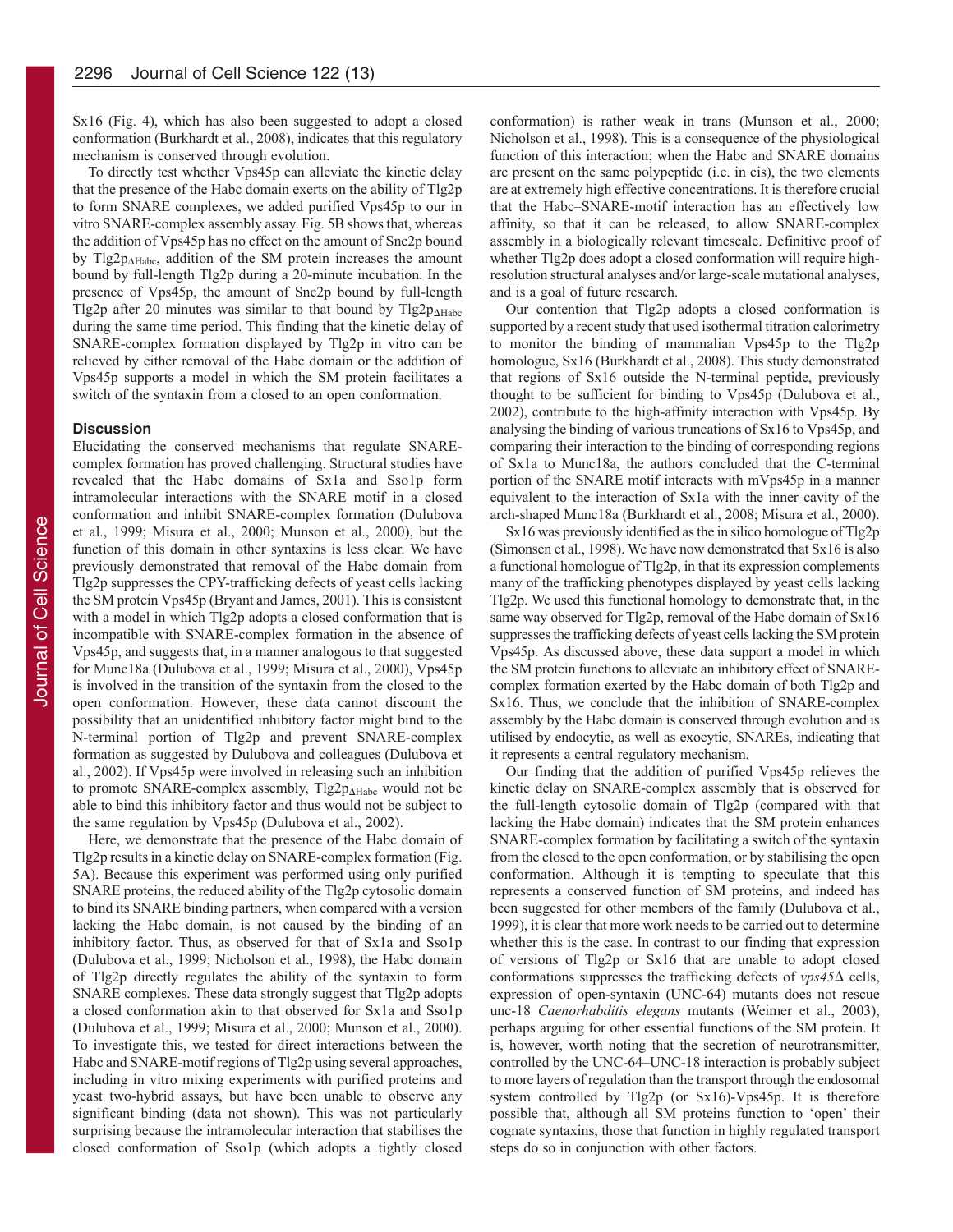**Table 2. Yeast strains used in this study**

| Strain   | Genotype                                                                        | Reference                   |
|----------|---------------------------------------------------------------------------------|-----------------------------|
| NOZY1    | MAT $\alpha$ ura3-52 leu2-3 112 his4-519 ade6 gal2 pep4-3 vps45 $\Delta$ ::Kan' | (Bryant and James, 2001)    |
| NOzY2    | MAT $\alpha$ ura3-52 leu2-3 112 his4-519 ade6 gal2 vps45 $\Delta$ ::Kan'        | (Bryant and James, 2001)    |
| NOzY3    | MAT $\alpha$ ura3-52 leu2-3 112 his4-519 ade6 gal2 pep4-3 tlg2 $\Delta$ ::Kan'  | (Bryant and James, 2001)    |
| NOzY4    | MAT $\alpha$ ura3-52 leu2-3 112 his4-519 ade6 gal2 tlg2 $\Delta$ ::Kan'         | (Bryant and James, 2001)    |
| RPY10    | MAT <sub>0</sub> ura3-52 leu2-3 112 his4-519 ade6 gal2                          | (Piper et al., $1994$ )     |
| SF838-9D | $MAT\alpha$ ura3-52 leu2-3 112 his4-519 ade6 gal2 pep4-3                        | (Rothman and Stevens, 1986) |

SF838-9D, NOzY1, NOzY2, NOzY3 and NOzY4 are congenic to RPY10.

#### **Table 3. Plasmids used in this study**

| Plasmid | Description                                                                                        | Reference               |
|---------|----------------------------------------------------------------------------------------------------|-------------------------|
| pCOG070 | Yeast expression plasmid (2μ, URA3) encoding wild-type HA-Vps45p                                   | (Carpp et al., 2006)    |
| pCOG071 | As pCOG070, encoding HA-Vps45 $p_{L117R}$                                                          | (Carpp et al., $2006$ ) |
| pCOG022 | <i>E. coli</i> expression vector encoding two IgG-binding domains of protein A (PrA)               | (Carpp et al., 2006)    |
| pCOG025 | E. coli expression vector encoding Tlg2p-PrA                                                       | (Carpp et al., 2006)    |
| pALA1   | E. coli expression vector encoding Sx16-PrA                                                        | This study              |
| pFB09/1 | E. coli expression vector encoding Sx4-PrA                                                         | This study              |
| pNB701  | Yeast expression plasmid (CEN, URA3) encoding Pho8p from the CUP1 promoter                         | This study              |
| pMAZ002 | Yeast expression plasmid (CEN, URA3) encoding HA-Sx16 from the CUP1 promoter                       | This study              |
| pMAZ007 | Yeast expression plasmid (CEN, URA3) encoding HA-Sx4 from the <i>CUP1</i> promoter                 | This study              |
| pMAZ006 | Yeast expression plasmid (CEN, URA3) encoding HA-Tlg2p from the CUP1 promoter                      | This study              |
| pSL2099 | Yeast expression plasmid (CEN, LEU2) encoding Ste3p-Myc from the GAL1 promoter                     | (Davis et al., 1993)    |
| pVT102U | Yeast expression plasmid $(2 \mu, URA3)$ harbouring the ADH1 promoter                              | (Vernet et al., 1987)   |
| pSGS043 | Yeast expression plasmid $(2 \mu, \text{URA3})$ encoding Tlg2p lacking the N-terminal 230 residues | This study              |
|         | (Tlg2 $p_{AHabc}$ ) from the <i>ADH1</i> promoter                                                  |                         |
| pSGS044 | Yeast expression plasmid $(2 \mu, \text{URA3})$ encoding Sx16 lacking the N-terminal 205 residues  | This study              |
|         | $(Sx16AHabc)$ from the <i>ADH1</i> promoter                                                        |                         |
| pCMD008 | E. coli expression vector encoding Tlg2p-GST                                                       | This study              |
| pCMD007 | <i>E. coli</i> expression vector encoding $Tlg2p_{\text{AHabe}}-GST$                               | This study              |
| pCMD004 | <i>E. coli</i> expression vector encoding a chimeric SNARE motif made from Tlg1p and Sx8 as        | This study              |
|         | described by Paumet et al. (Paumet et al., 2005) tagged with GST                                   |                         |
| pJM132  | <i>E. coli</i> expression vector encoding $His6-Vti1p$                                             | (McNew et al., 2000)    |
| pJM81   | <i>E. coli</i> expression vector encoding His <sub>6</sub> -Snc2p                                  | (McNew et al., 2000)    |
| pNB710  | <i>E. coli</i> expression vector encoding $His6 - Vps45p$                                          | (Carpp et al., 2006)    |
|         |                                                                                                    |                         |

A detailed account of plasmids made during the course of this study can be found in the Materials and Methods.

#### **Materials and Methods**

Yeast strains and plasmids

The yeast strains and plasmids used are listed in Tables 2 and 3.

#### Antibodies

Antibodies against Tlg2p and Vti1p have been described (Bryant and James, 2001). Antibodies against Snc2p were raised in rabbits immunised with peptides corresponding to residues 12-26 and 72-86 of Snc2p. Antibodies against Vph1p (10D7- A7-B2) and the HA (3F10) and Myc (9E10) epitope tags were from Molecular Probes, Roche and Sigma, respectively.

# Fluorescence microscopy<br>FM4-64 [N-(3-triethylammo

FM4-64 [*N*-(3-triethylammoniumpropyl)-4-(*p*-diethyl-hexatrienyl)pyridiniumdibromide] was used to examine the endocytic pathway essentially as described by Vida and Emr (Vida and Emr, 1995), with some minor modifications. Briefly, cells were incubated with 30 μM FM4-64 for 30 minutes at 0°C. A chase period (at 30°C) was initiated by resuspending harvested cells in pre-warmed media for 10 or 45 minutes as indicated. The chase period was terminated by the addition of  $NaN<sub>3</sub>$  to 15 mM, and cells were kept on ice prior to visualisation by fluorescence and differential interference contrast (DIC) microscopy. To quantify the results from these experiments, the staining observed in 300 cells, located in four to six random fields, was scored as punctate, vacuolar or 'other' (with the last category including cells displaying faint or no staining).

#### Vacuolar delivery of Ste3p

The delivery of a Myc-tagged version of Ste3p to the vacuole, and its subsequent degradation, was followed as previously described by Davis and colleagues (Davis et al., 1993) with some minor modifications. Briefly, a 3-hour 'pulse' of receptor synthesis was induced by the addition of galactose (to 2% w/v) to exponential cultures of cells carrying the *GAL1*-driven Ste3p-Myc-encoding construct (pSL2099) growing in minimal media containing raffinose (2% w/v) as a carbon source (lacking leucine for selection of pSL2099). Following this, the 'chase' period was instigated by the addition of glucose to  $3\%$  (w/v). The first (0) time point was taken immediately after the addition of glucose and subsequent time points were taken as indicated. The amount of Myc-tagged Ste3p at each time point was analysed through immunoblotting using antibodies that specifically recognise the Myc epitope.

#### Pulse-chase radiolabelling and immunoprecipitation of CPY

The fate of newly synthesised CPY was followed by immunoprecipitation of the protein from intracellular and extracellular fractions of cells that had incorporated radiolabelled methionine into proteins synthesised during a 5-minute time period as previously described (Piper et al., 1994).

#### In vitro binding assays and SNARE-complex assembly

The binding of Vps45p and Munc18C to *Staphylococcus aureus* protein A (PrA) fusion proteins was assessed as previously described (Carpp et al., 2006) using Vps45p provided by yeast cell lysates and Munc18C purified from *E. coli* (Aran et al., 2009). The ability of Tlg2p-GST or Tlg2p<sub>AHabc</sub>-GST to form SNARE complexes was monitored essentially as described (Carpp et al., 2006). GST-fusion proteins purified from *E. coli* and immobilised on glutathione-Sepharose were incubated with tenfold molar excesses of  $His<sub>6</sub>$ -tagged versions of Snc2p and Vti1p and untagged Sx8-Tlg1p chimera (generated through thrombin cleavage of a GST fusion) [all purified from *E. coli* as described (Paumet et al., 2005)]. Where indicated, purified His<sub>6</sub>-tagged Vps45p (Carpp et al., 2006) was also added to tenfold molar excess. Following incubation for 20 or 120 minutes at 4°C with continuous mixing. Sepharose beads were harvested by centrifugation at  $1000 \times g$ for 1 minute. Following extensive washing with binding buffer, bound material was subjected to SDS-PAGE followed by immunoblot analysis. Note that these experiments were performed using a Sx8-Tlg1p chimera because it does not contain the regulatory sequence found within the SNARE motif of Tlg1p, but forms functional SNARE complexes with Tlg2p, Vti1p and Snc2p (Paumet et al., 2005). This enabled us to examine the influence of the Habc domain of Tlg2p on SNAREcomplex assembly in the absence of this second, distinct regulatory switch (Paumet et al., 2005).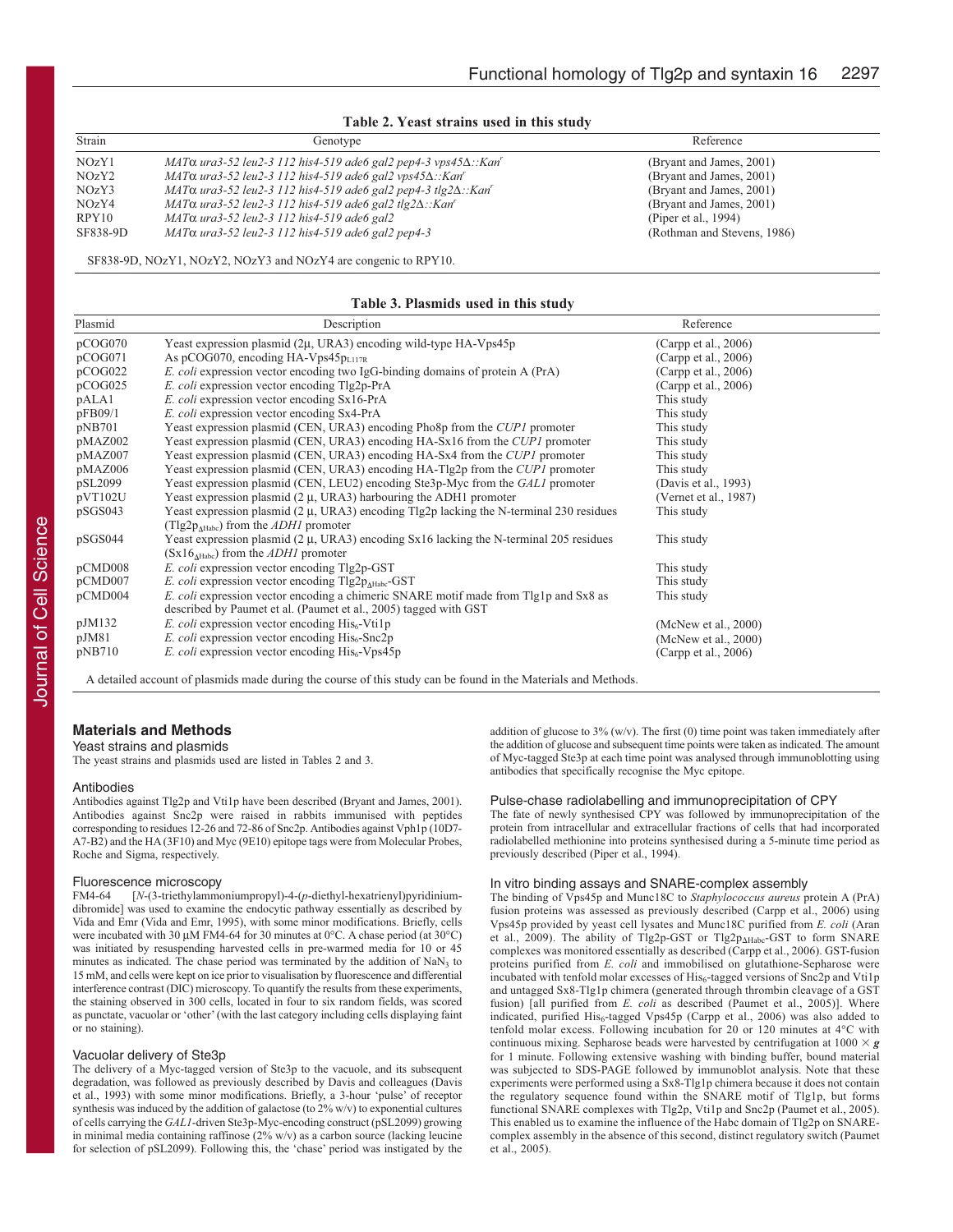#### Construction of plasmids and recombinant-protein production

All DNA manipulations were performed using standard procedures (Sambrook and Russel, 2001).

pALA1, encoding the cytosolic domain of Sx16 fused at the C-terminus to two IgG-binding domains of PrA under the control of the T7 promoter, was constructed by amplifying sequence encoding residues 1-269 of Sx16A from a cDNA containing the entire Sx16A coding sequence [provided by Harald Stenmark, Norwegian Radium Hospital (Simonsen et al., 1998)] using oligonucleotide primers 5′-AGA - TCTATGGCCACCAGGCGTTTAACC-3' and 5'-CTCGAGCTTCCGATTCTTC-TTTTGATACTG-3′. The resulting 918-bp PCR product was subcloned into the *Bgl*II-*Xho*I sites of pCOG022 to create pALA1.

pFB09/1, encoding the cytosolic domain of Sx4 fused at the C-terminus to two IgG-binding domains of PrA under the control of the T7 promoter, was constructed by subcloning the fragment of DNA encoding the cytosolic domain of Sx4 (residues 1-273) from a plasmid encoding a C-terminally tagged GST-Sx4 fusion (Aran et al., 2009) as a *Nde*I-*Xho*I fragment into pCOG022.

pNB701, the parent vector used for the heterologous expression of genes in yeast from the inducible *CUP1* promoter, was created by using site-directed mutagenesis to remove a *Sal*I site present in the polylinker of a plasmid encoding Pho8p under *CUP1* regulation [provided by Rob Piper, University of Iowa, IA; this plasmid contains the *PHO8* ORF immediately preceded by the *CUP1* promoter in pRS316 (Sikorski and Hieter, 1989)]. This allows the majority of the *PHO8* ORF to be removed from the plasmid by digestion with *Xho*I and *Sal*I. Homologous recombination can then be used to place the coding sequence of interest immediately downstream of the *CUP1* promoter. This can be achieved by using PCR amplification to add sequence complementary to the 3′ end of the *CUP1* promoter to the 5′ end of the sequence, and to the 5′ end of the 3′ UTR of *PHO8* at the 3′ end of the sequence. The resultant product can then be used to repair pNB701 digested with *Xho*I and *Sal*I by cotransformation of the PCR product and the gapped plasmid into any *S. cerevisiae ura3* auxotroph (this study used SF838-9D).

To express the human Sx16A ORF in yeast the oligonucleotide primers 5'-GAT-ATTAAGAAAAACAAACTGTACAATCAATCAATCAATCATCACATAAAATG - GCCCACCAGGCGTTTAACCGAC-3' and 5'-ATTATAACGTATTAAATAATAT-GTGAAAAAAGAGGGAGAGTTAGATAGGATTATCGAGACTTCACGCCAA - CGAG-3′ were used to amplify the coding sequence from a cDNA provided by Harald Stenmark, Norwegian Radium Hospital (Simonsen et al., 1998). The resulting PCR product consisted of the Sx16A ORF flanked by sequences homologous to the 3′ end of the *CUP1* promoter and the proximal end of the 3′ UTR of *PHO8* (underlined in the oligonucleotide sequences). This fragment was then used to repair pNB701 digested with *Xho*I and *Sal*I as described above. Site-directed mutagenesis using the oligonucleotides 5′-AATCAATCATCACATAAAATG**TACCCATACGATGTT**-**CCGG ATTACGCT**GCCACCAGGCGTTTAACC-3′ and 5′-GGTTAAACG CC - TGGTGGC**AGCGTAATCCGGAACATCGTATGGGTA**CATTTTATGTGATGA - TTGATT-3′ was subsequently used to insert sequence encoding the HA epitope (YPYDVPDYAA; bold in the oligonucleotide sequences) immediately after the Sx16A initiating codon, thus creating pMAZ002.

pMAZ007 was constructed by amplifying the mouse Sx4 ORF from a cDNA kindly provided by Gwyn Gould, University of Glasgow, UK using the oligonucleotide primers 5′-GATATTAAGAAAAACAAACTGTACAATCAATCAATCAAT CAT - CACATAAA**ATGTACCCATACGATGTTCCGGATTACGCT**CGCGACAGGA - CCCACGAG-3' and 5'-ATTATAACGTATTAAATAATATGTTGAAAAAAGAGG-GAGAGTTAGATAGGATTATCCAACGGTTATGGTGATGC-3′. The resulting PCR product contains sequence encoding Sx4 with an HA-tag immediately after the initiating methionine (encoded by the bold sequence in the oligonucleotide sequence) flanked by sequence homologous to the 3′ end of the *CUP1* promoter and the proximal end of the 3<sup>'</sup> UTR of *PHO8* (underlined in the oligonucleotide sequences). This fragment was then used to repair pNB701 digested with *Xho*I and *Sal*I as described above.

To create pMAZ006, which drives the production of a HA-tagged version of Tlg2p from the *CUP1* promoter, the oligonucleotide primers 5'-GATATTAAGAAAAACA-AACTGTACAATCAATCAATCAATCATCACATAAA**ATGTACCCATACGATG**-**TTCCGGATTACGCT**TTTAGAGATAGAACTAATTTATTTTT-3′ and 5′-ATT - ATAACGTATTAAATAATATGTTGAAAAAAGAGGGAGAGTTAGATAGGATC - AAAGTAGGTCATCCAAAGCAT-3′ were used to amplify the *TLG2* ORF from pYCG-YOL18c (Seron et al., 1998). The resulting PCR product contains sequence encoding Tlg2p with a HA-tag immediately after the initiating methionine (encoded by the bold sequence in the oligonucleotide sequence) flanked by sequence homologous to the 3′ end of the *CUP1* promoter and the proximal end of the 3′ UTR of *PHO8* (underlined in the oligonucleotide sequences). This fragment was then used to repair pNB701 digested with *Xho*I and *Sal*I as described above.

pSGS043, which drives the production of a version of Tlg2p lacking the N-terminal 230 residues (Tlg2pΔHabc) from the *ADH1* promoter was constructed by using the oligonucleotide primers 5'-AATCTAGATGTACCCATACGATGTTCCGGATTAC-GCTACGTTGCAGAGACAGCAACAG-3′ and 5′- AACTCGAGTCAAA GTAGG - TCATCCAAAGC-3′ to amplify the appropriate region of the *TLG2* ORF from pYCG-YOL18c (Seron et al., 1998). The resulting product was subcloned into the *Xba*I-*Xho*I sites of pVT102u (Vernet et al., 1987) to generate pSGS043.

pSGS044, which drives the production of a version of Sx16 lacking the N-terminal 205 residues (Sx16ΔHabc) from the *ADH1* promoter was constructed in a similar manner to pSGS043 using the oligonucleotide primers 5'-AATCTAGATGTACCCATA-CGATGTTCCGGATTACGCTTTAGTTCTGGTGGACCAGAAC-3′ and 5′-AAC - TCGAGTTATCGAGACTTCACGCC-3′ to generate a PCR product from pMAZ002. This product was subcloned into the *Xba*I-*Xho*I sites of pVT102u (Vernet et al., 1987) to generate pSGS044.

pCMD008, encoding the cytosolic domain of Tlg2p carrying a C-terminal GST tag was constructed as follows. DNA encoding residues 1-309 of Tlg2p was subcloned from pCOG025 (Carpp et al., 2006) as an *Nde*I and *Xho*I fragment into pETDuet-1-GST [pETDuet-1-GST was constructed by replacing DNA encoding the C-terminal S-tag in pETDuet-1 (Novagen) with sequence encoding GST as a *Xho*I and *Pac*I fragment].

pCMD007, encoding the cytosolic domain of Tlg2p lacking the Habc domain (Tlg2pΔHabc) carrying a C-terminal GST tag was constructed by using the oligonucleotide primers 5′-CTCGAGGTAGTGTGTTGCTTTATTCAAC-3′ and 5′- CATATGACGTTGCAGAGACAGCAACAG-3′ to amplify sequence encoding residues 231-309 of Tlg2p from pYCG-YOL18c (Seron et al., 1998). This was subcloned as an *Nde*I and *Xho*I fragment into pETDuet-1-GST (described above).

pCMD004, encoding a GST-tagged protein harbouring a chimeric SNARE motif made from Tlg1p and Sx8 that forms bona fida SNARE complexes with Tlg2p, Vti1p and Snc2p (Paumet et al., 2005) was created by PCR SOEing using external oligonucleotides that incorporate *BamHI* and *EcoRI* sites (5'-GGATCCTTGG-GTTTCGATGAGATCCG-3' and 5'-GAATCCTCAAGCAATGAATGCCAAAAC-TAA-3') and overlapping internal oligonucleotides (5'-GTCCATCCCTCGT-CCATATTATCCAACAATTGTCCCTGTTCGTCCAGTTCATTCCCAATCT-3′ and 5′-AAGCAAATGGGCCAGGAG ATTGGGAATGA ACTG GACGAACAGGGA C - AATTGTTGGATAATATG-3′). The product of this reaction was subcloned into pGEX6P-1 (Amersham Biosciences). Cleavage of the N-terminal GST tag was achieved using PreScission Protease (GE Healthcare Life Sciences).

Plasmids  $pJM132$  and  $pJM81$  were used to produce  $His<sub>6</sub>$  versions of the cytosolic domains of Vti1p and Snc2p, respectively (McNew et al., 2000).

We thank Rob Piper, George Sprague, Jr and Harald Stenmark for reagents, and Robert Insall for help with microscopy. pFB09/1 was constructed by Fiona Brandie. This work was supported by the BBSRC (project grant 17/C19548 to N.J.B., studentships to M.S.S., C.M. and D.K.), the Wellcome Trust (studentship to L.N.C.) and the NIH (GM068803 to M.M.). N.J.B. is a Prize Fellow of The Lister Institute of Preventative Medicine. Deposited in PMC for release after 6 months.

#### **References**

- **Abeliovich, H., Grote, E., Novick, P. and Ferro-Novick, S.** (1998). Tlg2p, a yeast syntaxin homolog that resides on the Golgi and endocytic structures. *J. Biol. Chem.* **273**, 11719- 11727.
- **Aran, V., Brandie, F. M., Boyd, A. R., Kantidakis, T., Rideout, E. J., Kelly, S. M., Gould, G. W. and Bryant, N. J.** (2009). Characterisation of two distinct binding modes between Syntaxin 4 and Munc18c. *Biochem. J*. **419**, 655-660.
- **Banta, L. M., Robinson, J. S., Klionsky, D. J. and Emr, S. D.** (1988). Organelle assembly in yeast: characterization of yeast mutants defective in vacuolar biogenesis and protein sorting. *J. Cell Biol.* **107**, 1369-1383.
- **Bracher, A. and Weissenhorn, W.** (2002). Structural basis for the Golgi membrane recruitment of Sly1p by Sed5p. *EMBO J.* **21**, 6114-6124.
- **Bryant, N. J. and James, D. E.** (2001). Vps45p stabilizes the syntaxin homologue Tlg2p and positively regulates SNARE complex formation. *EMBO J.* **20**, 3380-3388.
- **Burkhardt, P., Hattendorf, D. A., Weis, W. I. and Fasshauer, D.** (2008). Munc18a controls SNARE assembly through its interaction with the syntaxin N-peptide. *EMBO J.* **27**, 923- 933.
- **Butt, T. R., Sternberg, E. J., Gorman, J. A., Clark, P., Hamer, D., Rosenberg, M. and Crooke, S. T.** (1984). Copper metallothionein of yeast, structure of the gene, and regulation of expression. *Proc. Natl. Acad. Sci. USA* **81**, 3332-3336.
- **Carpp, L. N., Ciufo, L. F., Shanks, S. G., Boyd, A. and Bryant, N. J.** (2006). The Sec1p/Munc18 protein Vps45p binds its cognate SNARE proteins via two distinct modes. *J. Cell Biol.* **173**, 927-936.
- **Carpp, L. N., Shanks, S. G., Struthers, M. S. and Bryant, N. J.** (2007). Cellular levels of the syntaxin Tlg2p are regulated by a single mode of binding to Vps45p. *Biochem. Biophys. Res. Commun.* **363**, 857-860.
- **Chen, X., Lu, J., Dulubova, I. and Rizo, J.** (2008). NMR analysis of the closed conformation of syntaxin-1. *J. Biomol. NMR* **41**, 43-54.
- **Cowles, C. R., Emr, S. D. and Horazdovsky, B. F.** (1994). Mutations in the *VPS45* gene, a *SEC1* homologue, result in vacuolar protein sorting defects and accumulation of membrane vesicles. *J. Cell Sci.* **107**, 3449-3459.
- **Davis, N. G., Horecka, J. L. and Sprague, G. F., Jr** (1993). Cis- and trans-acting functions required for endocytosis of the yeast pheromone receptors. *J. Cell Biol.* **122**, 53-65.
- **Dulubova, I., Sugita, S., Hill, S., Hosaka, M., Fernandez, I., Sudhof, T. C. and Rizo, J.** (1999). A conformational switch in syntaxin during exocytosis: role of munc18. *EMBO J.* **18**, 4372-4382.
- **Dulubova, I., Yamaguchi, T., Gao, Y., Min, S. W., Huryeva, I., Sudhof, T. C. and Rizo, J.** (2002). How Tlg2p/syntaxin 16 'snares' Vps45. *EMBO J.* **21**, 3620-3631.
- **Fasshauer, D., Antonin, W., Margittai, M., Pabst, S. and Jahn, R.** (1999). Mixed and non-cognate SNARE complexes. Characterization of assembly and biophysical properties. *J. Biol. Chem.* **274**, 15440-15446.